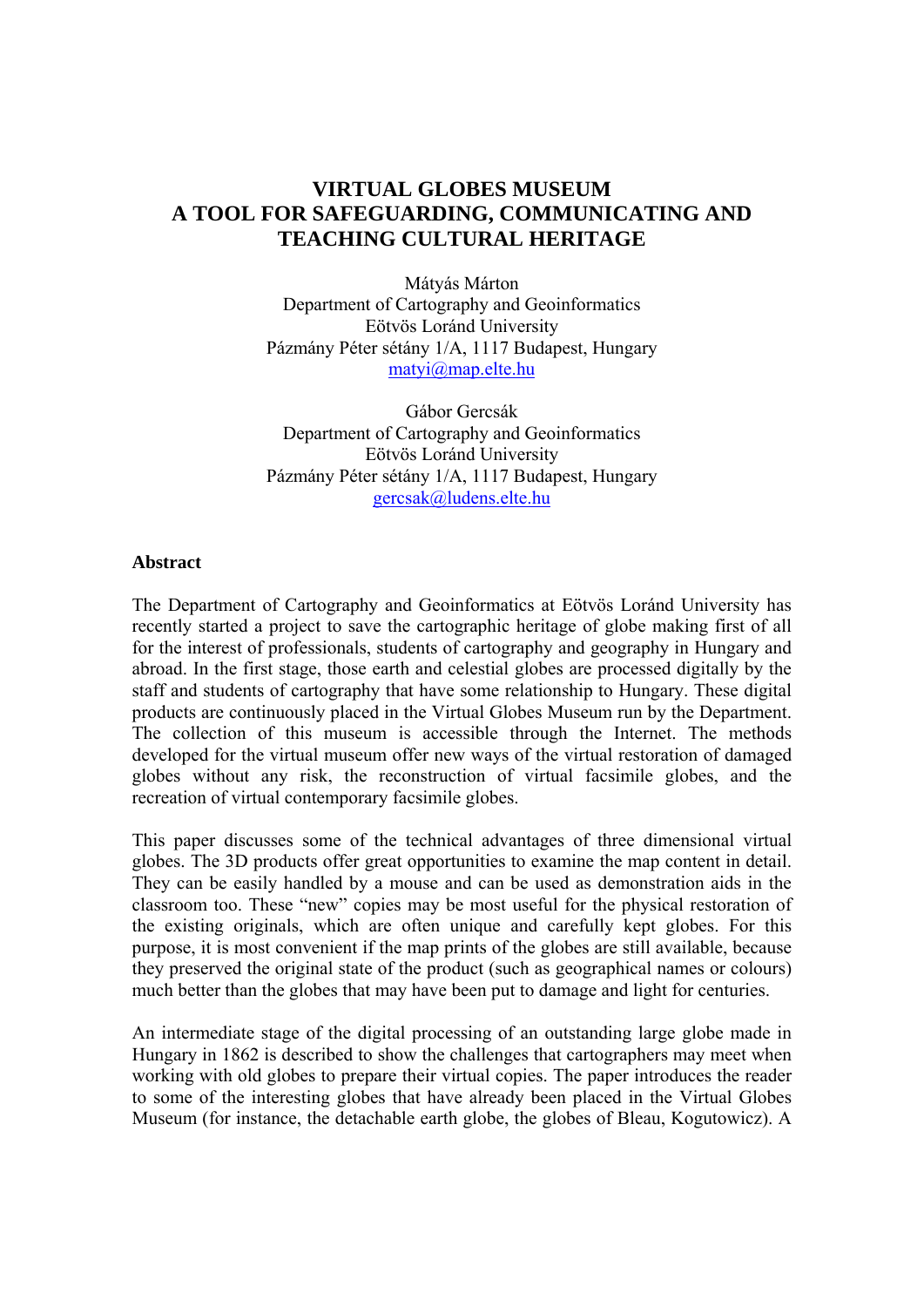passage tells the reader method the globes are described along with the images of the globes. The description of globes is given in three languages in the virtual museum. The processing of globes by digital methods requires the introduction and discussion of new terms such as digital virtual facsimile, contemporary facsimile and digital virtual reconstruction.

Working out the methods for the digital virtual facsimile and the digital virtual reconstruction of old or historical globes is of major importance in the restoration of globes. In many cases, the colours and letters faded on these globes. The method described in the paper will ensure the restoration without the risk of causing further damage on the existing, sometimes only copies.

**Keywords:** *virtual globes museum; 3D models; globe mutations; globe restoration; digital virtual facsimile; contemporary facsimile; globe reconstruction* 

# **Introduction**

There are several museums, libraries, research institutes and schools in Hungary that can be proud of their unique collection of the old earth and celestial globes. Although these objects are an important part of the national cultural heritage, most of them are carefully closed from visitors, and only a few of them are displayed in permanent exhibitions. The Virtual Globes Museum developed at the Department of Cartography and Geoinformatics at Eötvös Loránd University will provide wide access to such globes that can only be rarely seen on display (Márton 2008). This museum was "opened" in the first half of 2008 to serve the safeguarding and popularization of this kind of cultural heritage for the public and for the Hungarian and foreign experts (Márton et al. 2008). A large part of the museum collection can also be considered as demonstration aids in education.

The idea of virtual museums is known from literature (Riedl 2000, Hurby et al. 2005, 2006). However, the authors have no information of another virtual globes museum that would be similar to the museum developed and opened at Eötvös Loránd University, and they do not know about the existence of such a collection. The methods developed for the virtual museum offer new ways of the virtual restoration of damaged globes without any risk, the reconstruction of virtual facsimile globes, and the recreation of virtual contemporary facsimile globes. The development procedure demanded the introduction and clarification of some new terms too, which will be discussed in the paper.

## **3D representation of globes**

Albums and catalogues include colour pictures and descriptions of globes from famous collections. These are mostly accompanied by detailed analyses of the content and the historical background to the time of making of the globe written by experts. What is the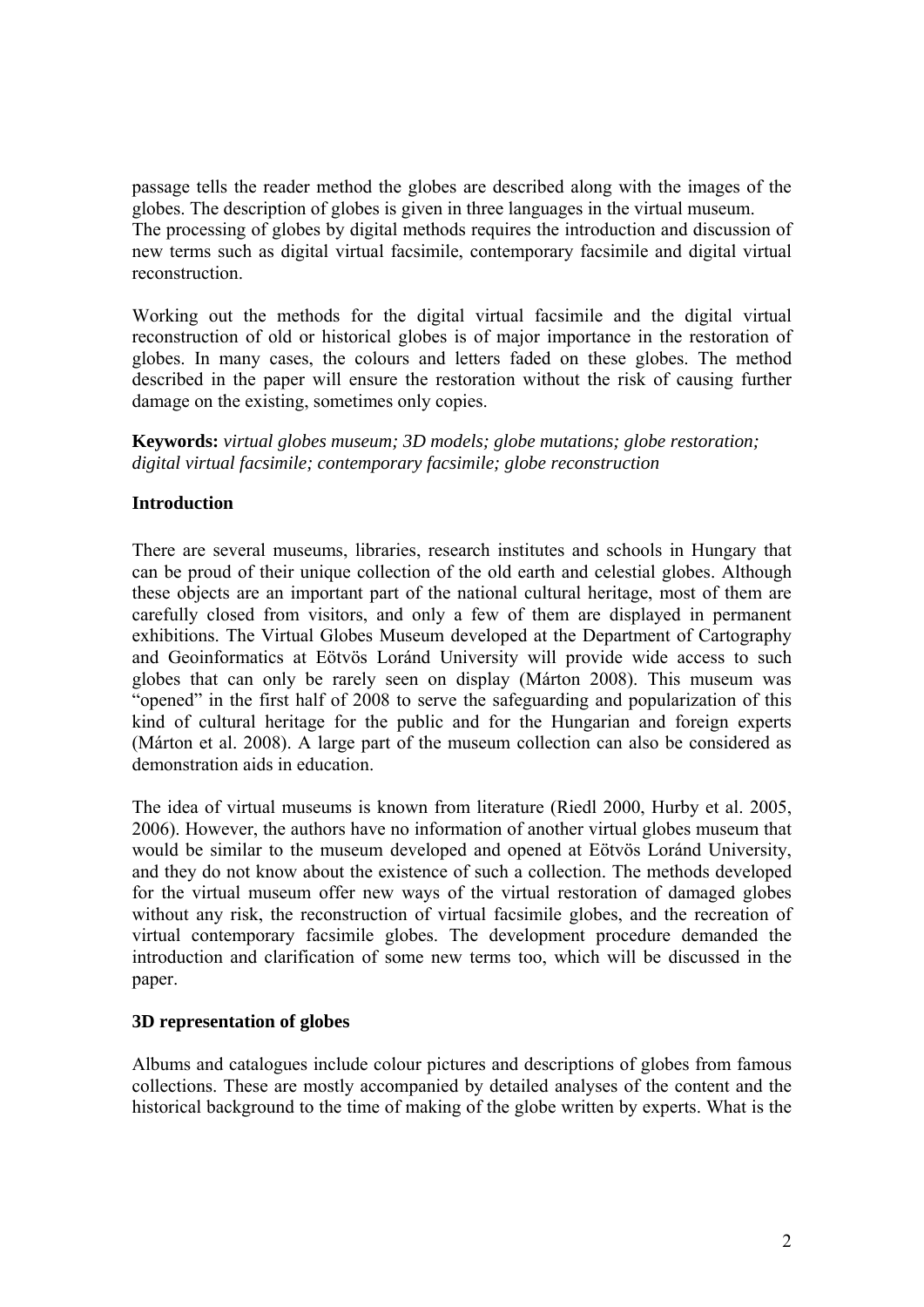additional value that the Virtual Globes Museum can offer compared to the traditional publications?

The published photographs taken of the globe only show individual pictures of the globe from various aspects and positions. These publications usually present one or sometimes two or three photos of a detail. However, if you enter the Virtual Globes Museum, you can almost hold by your hands the original globes as if they were floating in the air, you can turn them in the space and you can study these virtual bodies from all aspects. If the resolution of the image is large enough, every cartographic element of the map content, including the geographical names, can be examined in detail. The globes are not affected by the damage caused by manual mounting such as the loss of content due to the blocking out in overlapping stripes, or the duplication of the content due to the stretching and improper fitting of the globe segments. Naturally, avoiding these shortcomings may often require restoration and sometimes digital restoration of the damaged parts.

In addition to the images of the globe, descriptive texts can be added that give information on the making, editions etc. The list of references dealing with the object and their availability on the Internet can complete the image of the rotating globe particularly in the case of antique or historically valuable globes. The virtual museum allows us to present the map prints of the globes as well as photos that bring the globes on their stand almost in front of the viewer.

## **Sources for the model of 3D globes**

There are two sources for building up the model of the 3D globes. We are lucky if the map prints of the globe are still available. They are normally composed of a set of twelve segments (if the globe is very big, there may be a series of 18 or even 24 segments). In most cases, these segments are completed by two separate polar caps, which represent the region of the Arctic and Antarctic areas. These caps are also useful to cover the increasing matching errors of the map segments near the polar areas, which evolves when mounting the segments on the base globe. In this case, the scanned segments and polar caps have to be carefully fitted on the surface of the virtual globe by georeferencing their content.

However, if only the earth or celestial globes (that is prints mounted on globes) are available, we may need several good quality copies of the globe to overcome the errors due to the improper mounting or the damage caused by time. In this case, series of photographs of the globes have to be taken. After selecting the best parts of the images, the bits can be fitted on the globe by gereferencing them using the geographical grid. This is in fact the same way as the digital restoration works: the damaged parts of the globes are completed by the help of photographs taken of other available copies of the same edition.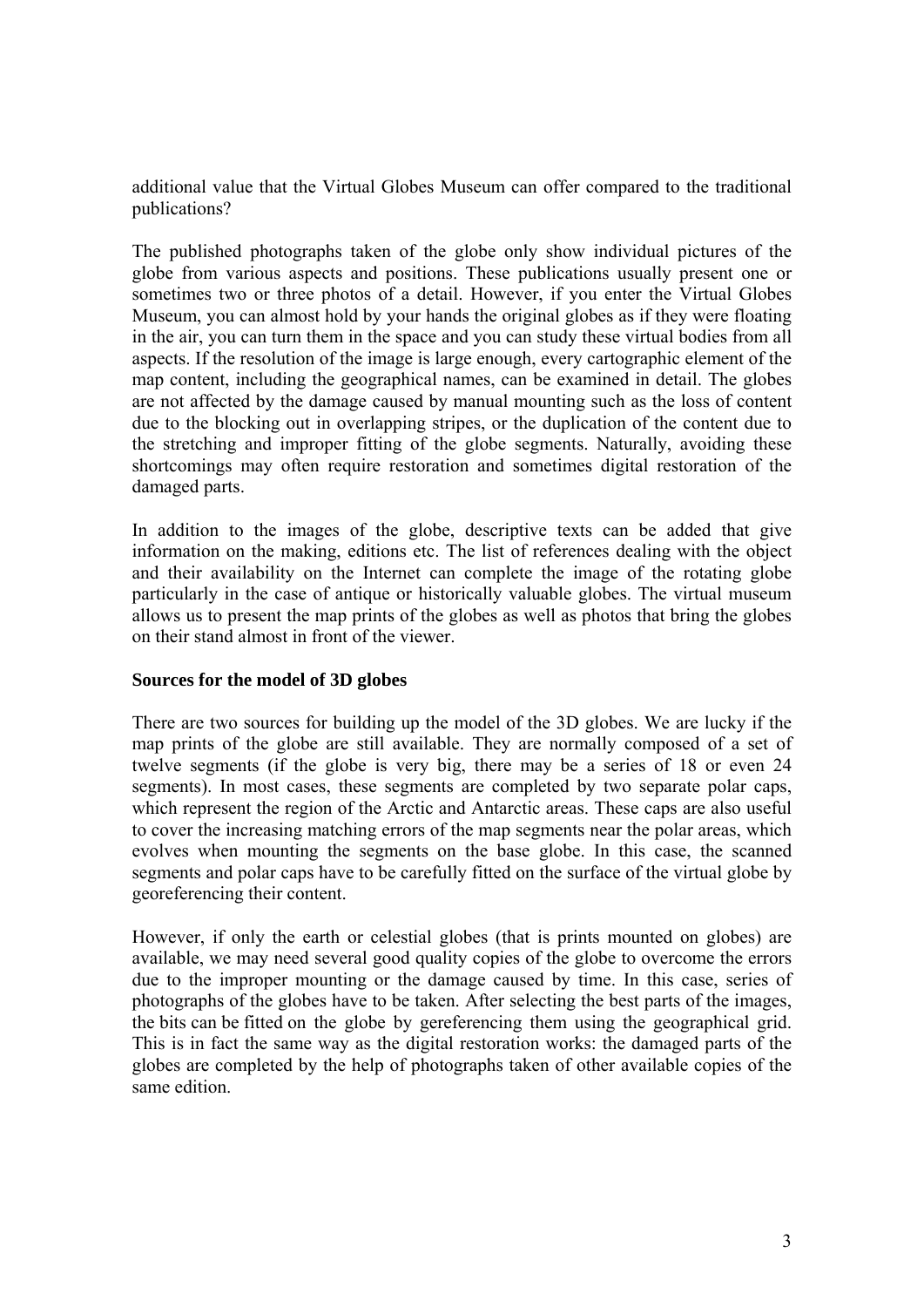## **Terminology**

The virtual globes are the facsimile copies of the original. The reproduction is virtual, because the image on the computer display is compiled by the further processing of digital photographs or scanned maps. The product is a *virtual facsimile*. Defining the meaning of *facsimile* is a crucial point. The Explanatory Dictionary of Cartography says the following on page 141: "817.7 facsimile map: The reproduction of an old map true to its original." However, what does "true to its original" mean? May it mean the reproduction of the present state of the map? Generally, this approach is accepted. The colour separation of high-resolution colour photographs of the old maps is used to make the printing originals or plates. The printed *facsimile* shows the present state of the map. The accidental damage and faded colours are reproduced, which means there may be great differences between the present and the original states.

In many cases, the present state of the map is not the same as that of the original. If they are identical, then the product is a *contemporary facsimile*. The original map prints of the globes are normally kept in files and protected from illumination unlike the globes, which faded in time even if they were carefully handled. Those virtual globes that are made by processing the prints will show the contemporary, original map content of the globe.

The damaged parts of a map are usually restored by restorers after studying the undamaged parts of identical or similar publications. If this restoration is carried out on the screen and not on the physical reality of the map, then we arrive at the *virtual restoration*. Today, it seems practical if all kinds of restoration are preceded by a virtual restoration. This procedure cannot damage – often the only – original. In those cases when the virtual restoration results in a product that is illegible on large areas and cannot be interpreted, it may be necessary to re-create the total map. This process will be a *reconstruction* instead of restoration, and if the procedure is carried out on the screen of the computer, then it is called *digital virtual reconstruction*.

## **An example of digital virtual restoration and globe reconstruction**

A 132 diameter manuscript earth globe made by László Perczel is an important heritage of the Hungarian culture (Figure 1). This globe, which is unique even at international standards, will celebrate the 150th anniversary of its preparation in 2012. The only copy is displayed in the Maproom of the National Széchényi Library in Budapest. Unfortunately, the globe is badly damaged at several places. This means that a careful restoration is needed. The covering lacquer layer has been darkening and turning to yellow. As this process cannot be stopped, the letters and drawings on the globe will become illegible in time. Today, the present state of the globe still allows us to register its content and to, after studying its contemporary sources, it will also be possible to recreate the globe. The objective is the digital virtual reconstruction of this internationally unique, but damaged manuscript globe in two different ways: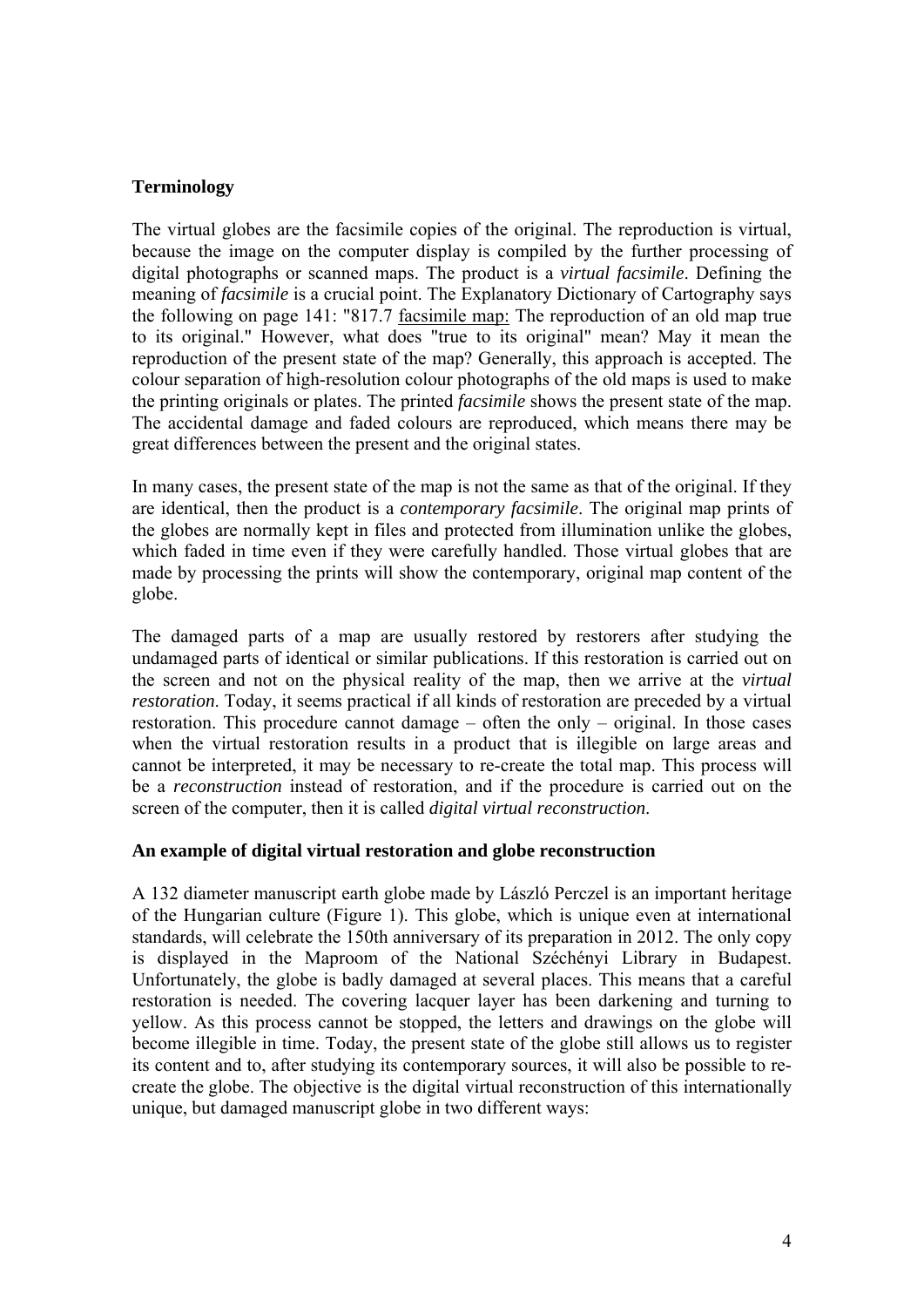- − Registration of the present state of the globe in the form of a digital virtual globe, that is the creation of a virtual facsimile (Figure 2).
- − Re-creation of the globe (original or contemporary facsimile) by digital reconstruction and digital restoration according to the state when it was made (Figure 3).

Both versions will be placed in the Virtual Globes Museum and will serve the safeguarding and popularisation of the Hungarian cultural heritage both for the Hungarian and international professionals and public.



Figure 1. A unique Hungarian manuscript globe of László Perczel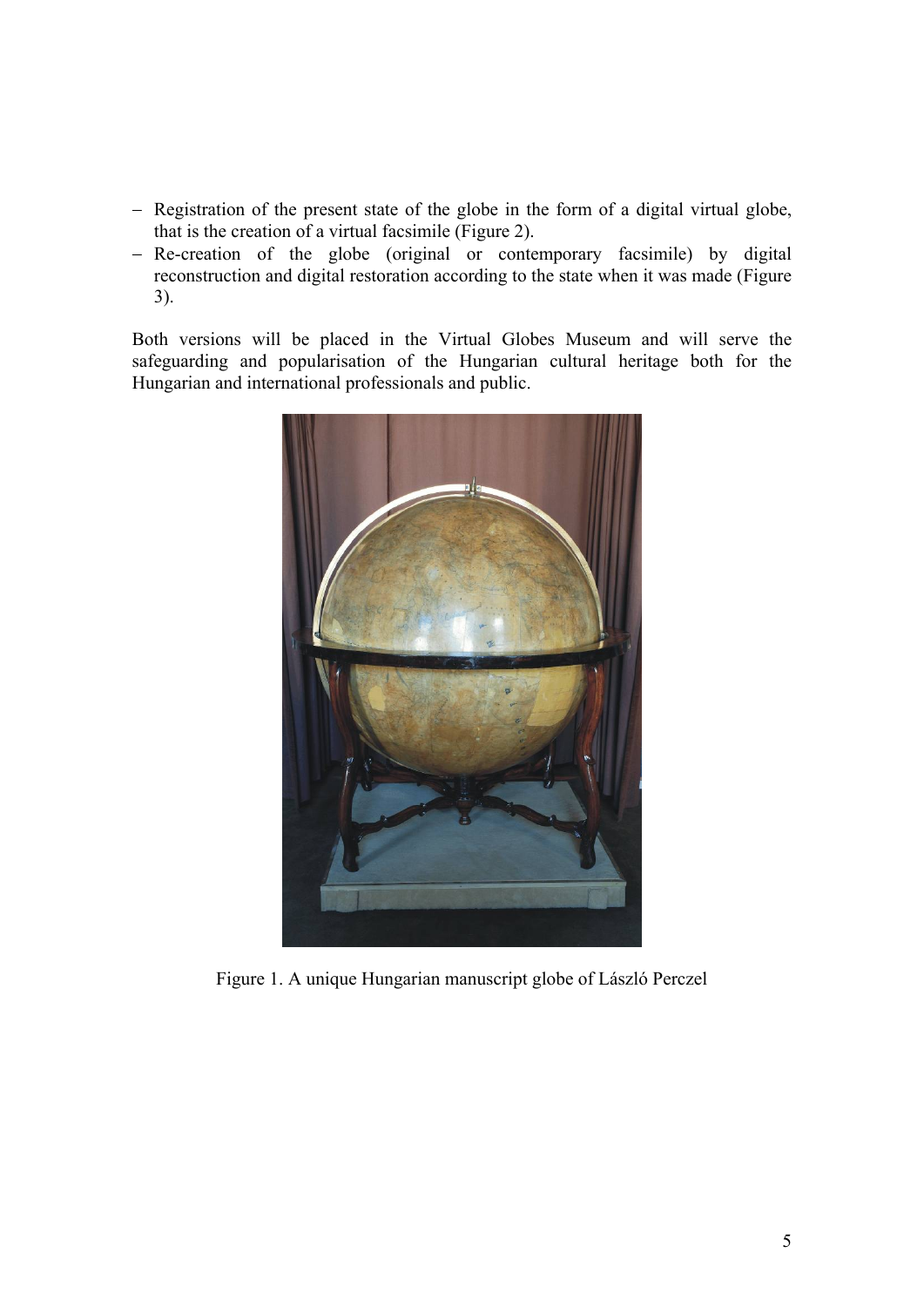

Figure 2. A part of Perczel's globe as it is today



Figure 3. A part of Perczel's globe after digital processing

# **Globes in the Virtual Globes Museum**

Currently, the museum displays two types of globes: the well-known earth globes and the less frequent celestial globes. The images of the first two types of globes can be viewed in any position and rotated in any direction without limitation. Zooming in and out of the 3D globe by a mouse is simultaneously possible on the screen of the computer.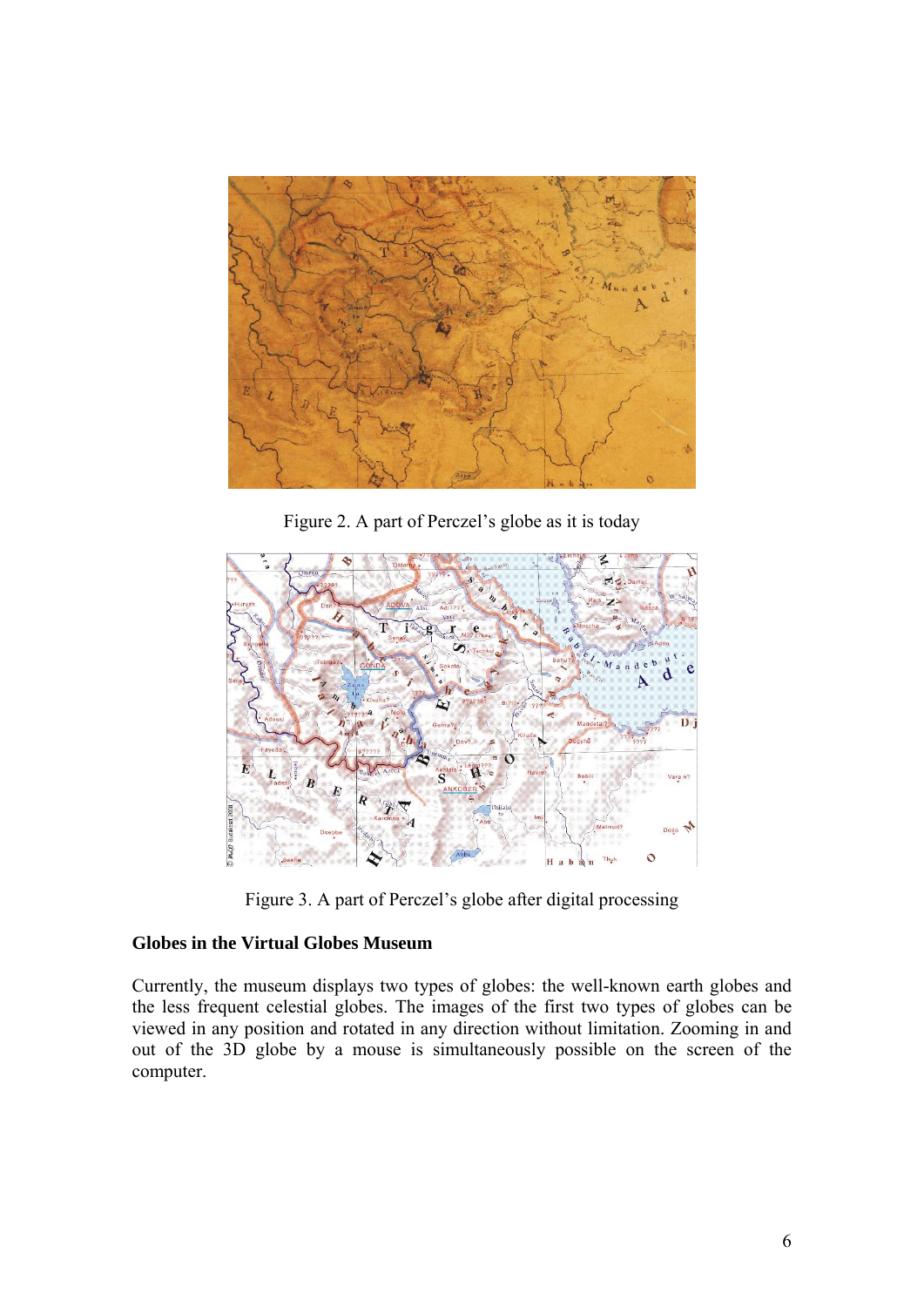It is a major objective of the museum to develop its collection of globes related to Hungary in some way. The museum identifies and collects those globes that were made by Hungarians at home or abroad either in Hungarian or in another language. For instance, the German language globe made by the first "modern" Hungarian author, Ferenc Elekes in Vienna in 1831 is already placed in the museum. Naturally, those globes are also of interest for the museum which were made in Hungarian in other countries. Such globes were produced among others in East Germany by VEB Räthgloben-Verlag in Leipzig.

The museum collects "new" globes too. The representation of historical maps on virtual globes is not a new idea, though not old either. Among the pioneers of this method is the Hungarian Gyula Pápay, professor of the Department of History at the University of Rostock in Germany (Pápay 2006). He donated the world maps of Strabon (1st c. BC) and Ptolemy (2nd c. AD) fitted on globes to the Virtual Globes Museum.

There are several globes kept in various Hungarian collections, and many of these copies represent great cultural value. They are often important relics of the cartographic history. For instance, the digital versions of Bleau's earth globe and celestial globe from the first half of the 1600s (the originals are exhibited in the small town of Zirc) or Perczel's globe from 1862 can be representative items in the Virtual Globes Museum. Naturally, famous globes that are not related to Hungary in any ways, such as the Coronelli globes (17th c.) may also find their place in the museum.

The collection includes two pieces of special interest: a detachable earth globe (Figure 4), which demonstrates the inner structure of the Earth (Hajdu and Márton 1986), and a "truncated" celestial globe, which shows those starts only that are visible from Germany and leaves the others out. The third type of globes, the least known armillary spheres are not yet entered into the virtual museum. They are ringed globes or astronomical globes that modelled the celestial spheres in the Roman times or middle ages by the rings of the equator, ecliptic, horizon, meridian, tropics, polar circles etc. The scaled rings were also used to measure angles. In the near future, armillary spheres will also be visible in the museum.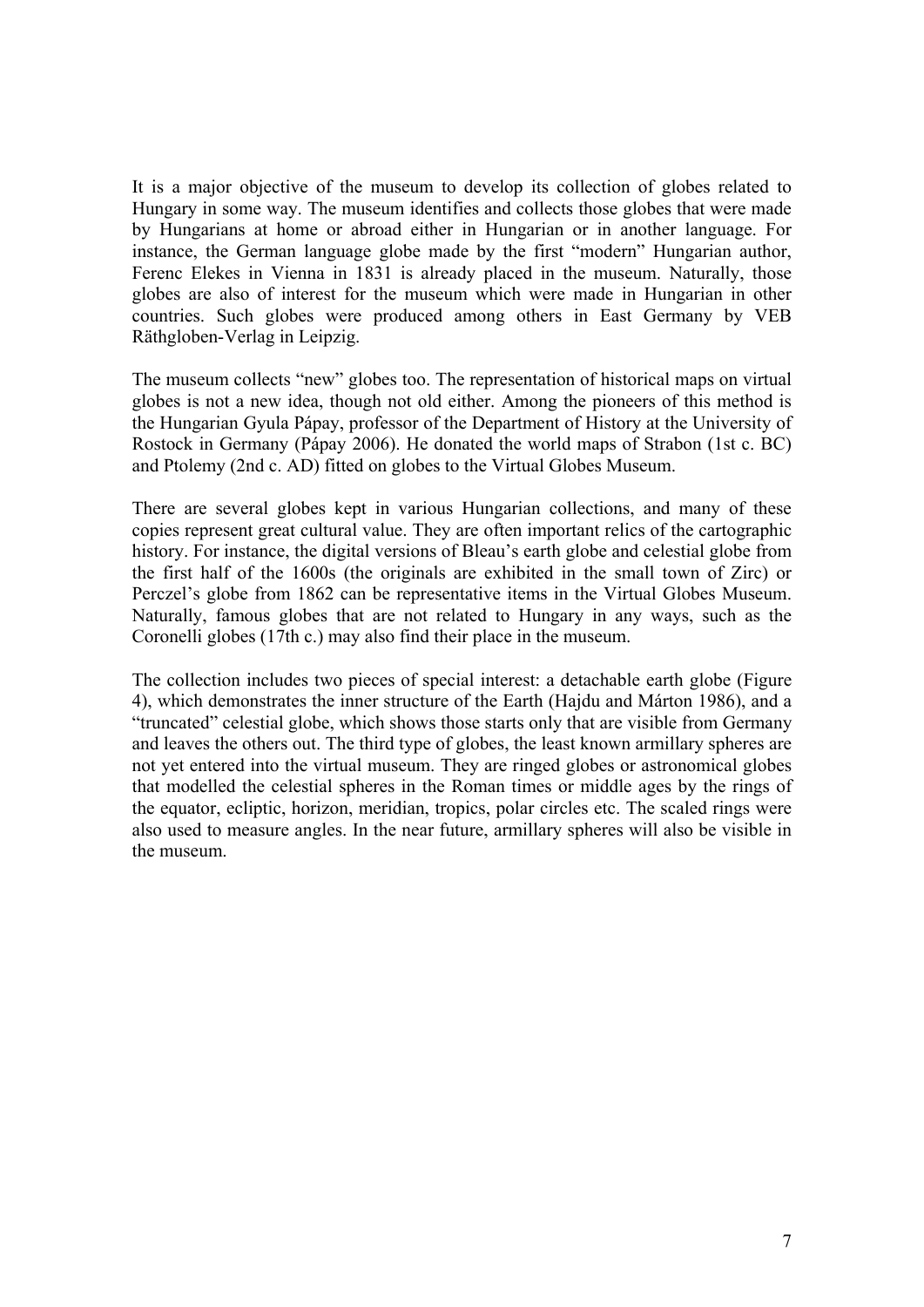

Figure 4. The Hungarian version of the 40 cm diameter detachable structural morphological Earth model

The collection in the Virtual Museum of Globes is continuously expanding and is accessible at http://vgm.elte.hu in English, German and Hungarian. Naturally, the languages refer to the descriptions only. Therefore, several "language mutations" of the same globe may be seen in the collection. Cartographia Enterprise, a former map publishing company in Hungary often published such globes between 1966 and 1990 (Márton 1988).

The globes made by Manó Kogutowicz (1851–1908) were recently digitally processed on the occasion of the 100th anniversary of his death. They represent another type of mutations of the same globe by presenting them in different colours. Today, preparing such globes by computer is easy. However, their production required a new lithographic technology at the turn of the 19th and 20th century. This explains why there are only few examples of such globes in the world.

## **Services provided by the Virtual Globes Museum**

The elements of the services offered by the museum can be described as dynamic and static. The *dynamic elements* are the globes that can be turned, expanded or reduced in size on the screen.

The *static elements* include descriptive texts of the globes and the pictures of globes, map prints etc. The description and explanation of the globe is a most important part of these elements. They contain the following items (if known): title; authors(s): editor, designer, graphic artist (relief shading), draughtsman, lithographer, copperplate engraver etc.; publisher; place of publishing; year and number of publishing (year of the first edition and the number of total editions); conditions of edition(s); production technology (of the original and of the virtual globe); support; language; title field; general description; diameter of the globe, scale; the content elements of the globe map;